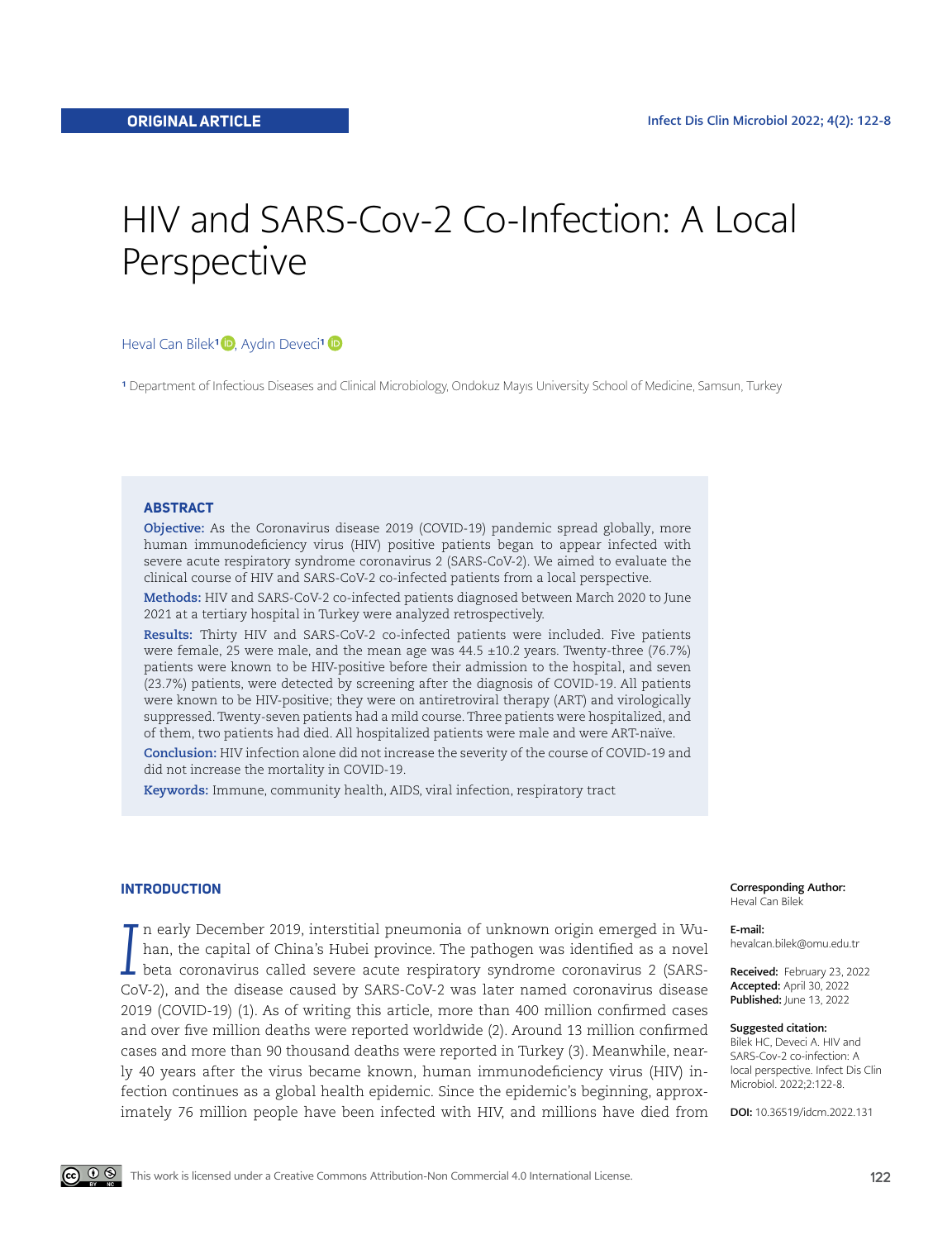HIV-related causes. By 2020, there were about 38 million HIV-positive patients globally, 28,000 being in Turkey. It is estimated that 690,000 people died from HIV-related causes in 2020 (4, 5). As the COVID-19 pandemic spread globally, more HIV-positive patients became infected with SARS-CoV-2. Our knowledge of the simultaneous management of co-infected patients and the course of COVID-19 in HIV infection is limited. Prolonged inflammation due to cytokine release is a known mechanism in HIV infection, and it has been associated with increased intestinal permeability and bacterial translocation. Proinflammatory cytokine serum levels have been independently associated with morbidity and mortality in HIV-positive patients (6, 7). In COVID-19, the massive and uncontrolled cytokine release known as cytokine storm plays a critical role in acute respiratory distress syndrome and multiple organ dysfunction (8). Due to the overlapping pathophysiological characteristics of HIV and SARS-CoV-2 infections, the management of co-infected individuals is a unique situation.

Studies have identified obesity/high body mass index (BMI), as a risk factor for severe COVID-19, possibly due to chronic inflammation that impairs immune responses to pathogens (9,10). It was also reported that the risk of severe COVID-19 is higher in older people and those with comorbidities such as cardiovascular disease, chronic lung disease, and diabetes (11). However, our knowledge about the effect of these clinical conditions on the course of HIV and SARS-CoV-2 among co-infected patients is limited.

We aimed to share our experiences among HIV and SARS-CoV-2 co-infected patients followed at the tertiary referral hospital in the Black Sea region, Turkey.

# **MATERIALS AND METHODS**

Within the scope of the study, medical records of HIV and SARS-CoV-2 co-infected patients diagnosed between March 2020 to June 2021 were analyzed retrospectively.

The diagnosis of COVID-19 was made by detecting SARS-CoV-2 ribonucleic acid (RNA) by real-time polymerase chain reaction (RT-PCR) testing of nasopharyngeal and/or oropharyngeal swab samples individuals suspected of COVID-19 using Biospeedy® SARS CoV-2 Triple Gene RT-qPCR (Bioeksen R&D Technologies Inc., İstanbul, Turkey) kits.

Patients with any signs and symptoms such as fever, headache, sore throat, cough, weakness, loss of taste and smell without shortness of breath or with normal lung radiological imaging were defined as patients with mild COVID-19. Severe COVID-19 criteria were specified as respiratory frequency above 30/min, SpO² below 94% in room air, PaO²/FiO² below 300mmHg, or more than 50% infiltration in the parenchyma on radiological imaging (12).

BMI was defined as body weight divided by body height and expressed in kg/m2 . Patients were classified as underweight (under 18.5 kg/m²), normal weight (18.5 to 24.9 kg/m2 ), pre-obese (25 to 29.9 kg/ m2 ), and obese (above 30 kg/m2 ) based on the calculated value (13).

All HIV-positive patients on antiretroviral therapy (ART) continued their current treatment throughout the course of COVID-19.

The Ethics Committee of Ondokuz Mayıs University approved the study with the decision number of 2021/25.

# **RESULTS**

During the study period, 30 HIV and SARS-CoV-2 co-infected patients were followed. Five (16.7%) patients were female, 25 (83.3%) were male, and the mean age was  $44.5 \pm 10.2$  years. Twenty-three (76.7%) patients were known to be HIV-positive

## **HIGHLIGHTS**

- HIV and SARS-CoV-2 co-infection is not common.
- HIV infection alone did not increase the severity of the course of COVID-19.
- HIV infection did not increase the mortality in COVID-19.
- Comorbidities of the patients have a higher impact on the course of COVID-19.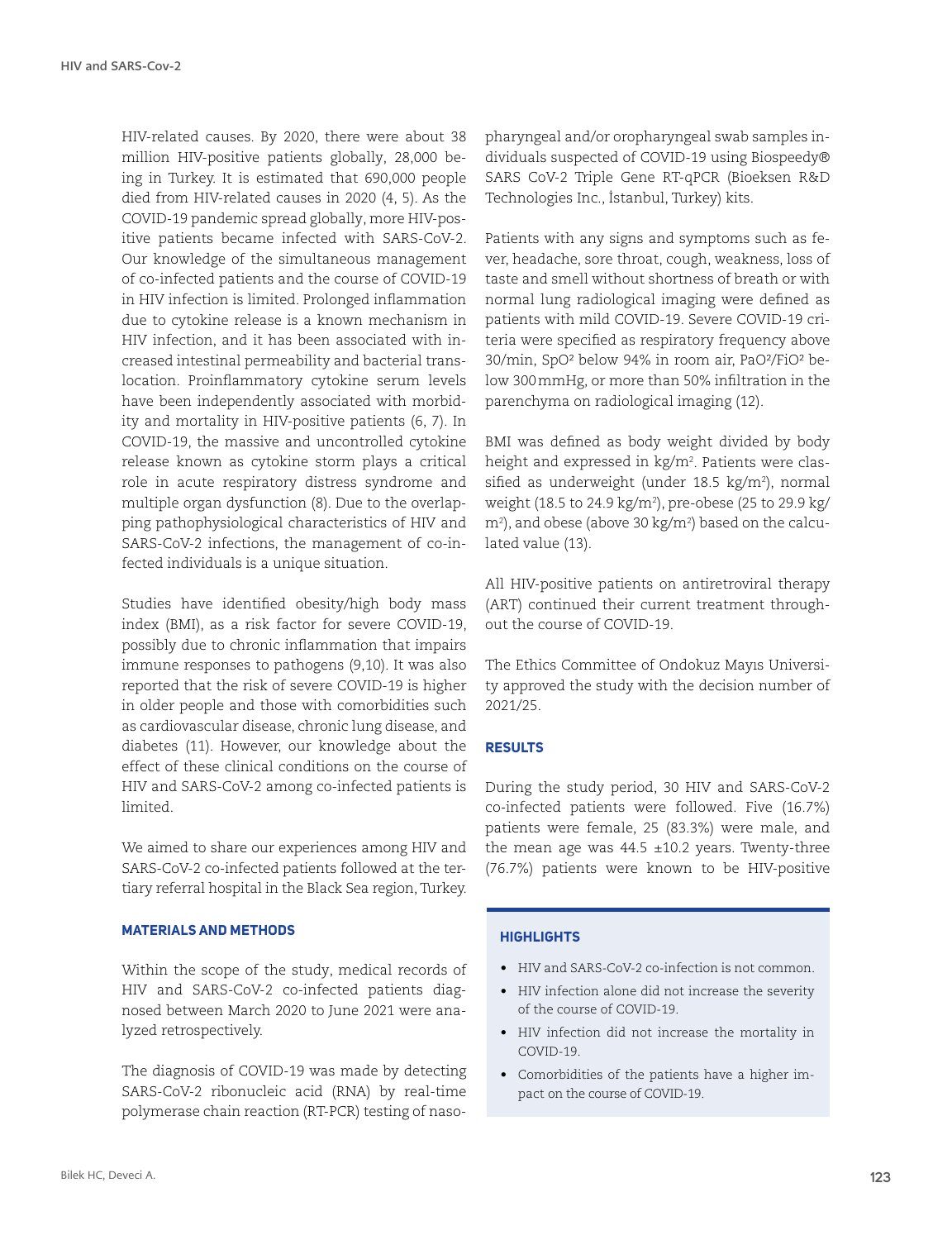before admission to the hospital; in seven (23.7%) patients, the diagnosis of HIV infection was made in the routine examinations performed after the diagnosis of COVID-19.

All patients known to be HIV-positive were on ART and virologically suppressed (HIV-RNA <20 copies/ ml). The mean CD4 T cell count among ART-experienced patients was  $634\pm305$  /mm<sup>3</sup> and  $38\pm35$  /mm<sup>3</sup> in ART-naïve patients. The median HIV-RNA viral load was 173,000 (min.19,900, max. 883,000) copies/ ml for newly diagnosed HIV-positive patients.

Twenty-seven (90%) patients, five (17%) female and 22 (73%) male, presented with mild symptoms and were not hospitalized. Among non-hospitalized patients, 24 (85.1%) were on ART, and three (14.9%) were ART-naïve. Three (10%) patients who met the criteria for severe COVID-19 were hospitalized. Hospitalized patients were male and ART-naïve, and among them, two (6.7%) had died.

BMI values of 29 patients were available, and the mean BMI was found to be 26.5 $\pm$ 2.9 kg/m². The mean BMI for 27 outpatients was 26.5 $\pm$ 2.9 kg/m². Two of the three hospitalized patients had a BMI value, and the mean BMI was 27.7±3.3kg/m².

At the time of COVID-19 diagnosis, five patients had a history of comorbidity. Two patients had arterial hypertension, two had diabetes mellitus (DM), and one had chronic obstructive pulmonary disease (COPD). Except for one of these patients (Patient No: 6), who was ART-naïve and had an uncontrolled DM, the other four patients were both on ART and medication for comorbidities (Table 1).

### **DISCUSSION**

Lower CD4 T cell count is expected in COVID-19, and lymphopenia is more pronounced in severe cases (14,15). In this context, it has been predicted that low CD4 T cell counts seen in advanced stages of the HIV infection will even be more manifested in SARS-CoV-2 co-infected patients and may lead to more severe immunological and clinical consequences (16). However, despite this prediction, studies on the clinical outcome of co-infection with COVID-19 and HIV have yielded mixed results.

A large-scale population-based retrospective cohort study from the United Kingdom (UK) found that HIV-positive patients have a higher mortality risk of COVID-19 (17). To evaluate the epidemiology of SARS-COV-2 and HIV co-infection and to detect mortality associated with COVID-19, in a systematic study involving 22 studies with 20,982,498 participants in North America, Africa, Europe, and Asia, HIV-positive people have been found to have a significantly higher risk of SARS-CoV-2 infection and death from COVID-19 than HIV-negative individuals (18). In a cohort study conducted in New York State, United States (US), people diagnosed with HIV infection experienced worse COVID-19-related outcomes than people who were not diagnosed with HIV. A previous HIV infection diagnosis was associated with higher rates of serious illness requiring hospitalization, and the advanced HIV infection stage was found to increase the risk of hospitalization (19). In a cohort study conducted with HIV-positive and HIV naïve COVID-19 patients admitted to a hospital in Wuhan between January and April 2020, it was found that the positive conversion rate of IgG for SARS-CoV-2 was lower in HIV-positive patients, which indicated that HIV-positive patients were in a disadvantaged situation when affected with COVID-19 (20).

Contrary to the study mentioned above, there are also studies reporting limited or no effect of HIV infection on the clinical course and survival of COVID-19. A retrospective cohort study of all COVID-19 suspected and confirmed cases hospitalized in Iran found that HIV infection was not a risk factor for increasing disease severity and risk of death in COVID-19 (21). A study evaluating patients with COVID-19 in acute care hospitals in New York, US, between March 2020 and April 2020 found that HIV-positive patients may not experience significantly worse outcomes from SARS-CoV-2 infection than non-HIV patients (22). Retrospective analysis of 32 SARS-CoV-2 and HIV co-infected patients confirmed at German HIV centers between March and April 2020 showed that 91% of patients recovered, and 76% were classified as mild cases. Study findings did not support excessive morbidity and mortality in symptomatic patients (23).

In our study, mortal cases (patient no: 29 and patient no: 30) were ART-naïve, severely immuno-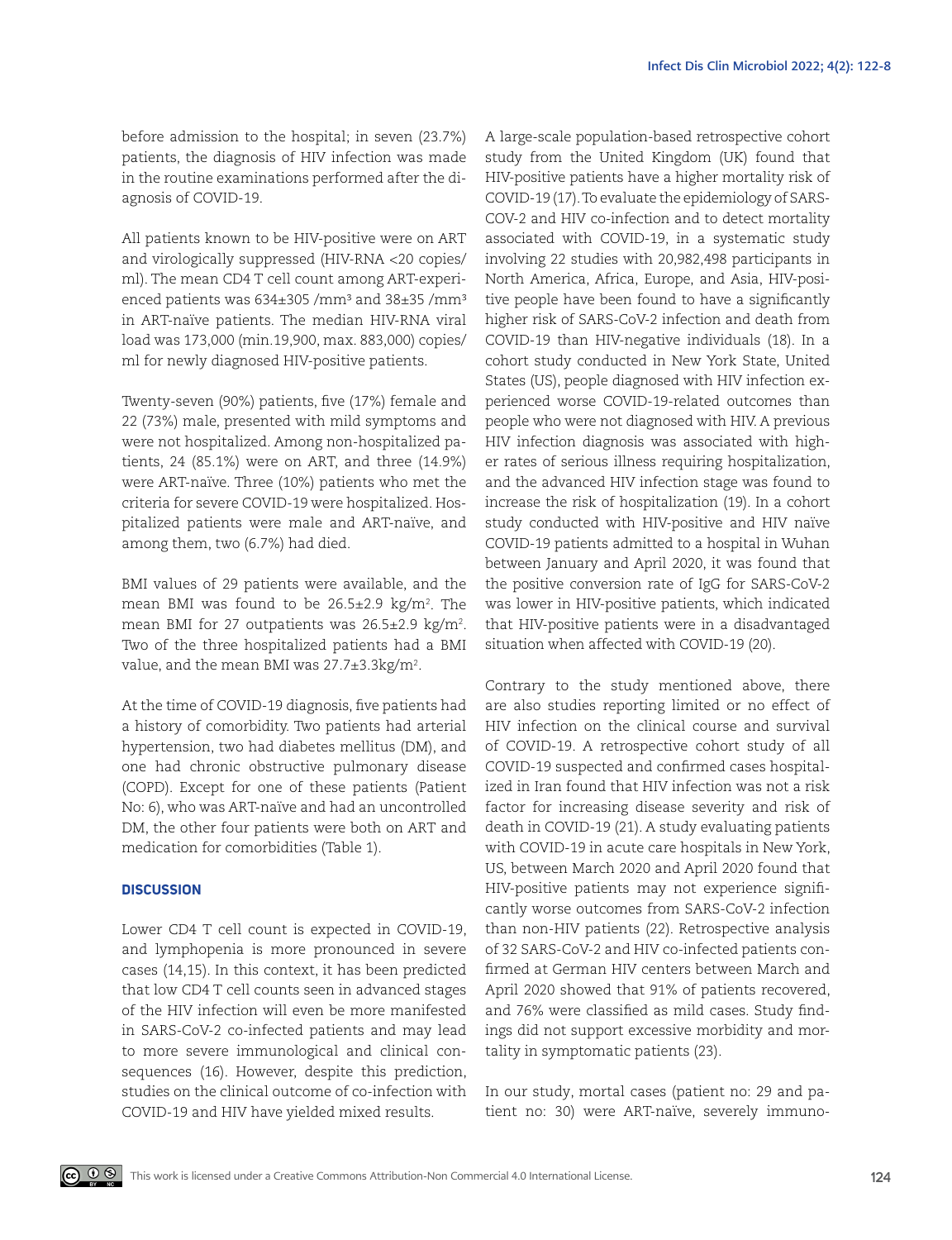Table 1. Basic laboratory and clinical characteristics of COVID-19 patients with HIV infection. **Table 1.** Basic laboratory and clinical characteristics of COVID-19 patients with HIV infection.

| 883,000<br>77,000<br>(cells/mm3)<br>$\overline{6}$<br>45<br>Comorbidity<br>None<br>None<br>diagnosis date<br>2020-05-26<br>2020-05-31<br>date<br>diagnosis<br>2020<br>2020<br>(kg/m2)<br>26.5<br>29.2<br><b>IMB</b><br>Gender<br>Female<br>Male | HIV RNA<br>(copies/mL)<br>CD4<br>COVID-19<br>$\geq$ |
|-------------------------------------------------------------------------------------------------------------------------------------------------------------------------------------------------------------------------------------------------|-----------------------------------------------------|
| 713<br>684<br>None<br>None<br>2020-08-20<br>2020-07-27<br>2016<br>2019<br>25.6<br>24.4<br>Male<br>Male                                                                                                                                          |                                                     |
| $\frac{1}{2}$<br>None<br>2020-08-25<br>2020<br>24.5<br>Male                                                                                                                                                                                     |                                                     |
| 928<br>108<br>None<br>$\geq$<br>2020-10-21<br>2020-10-22<br>2020<br><b>2015</b><br>31.6<br>30.1<br>Female<br>Male                                                                                                                               |                                                     |
| 370<br>None<br>2020-11-12<br>2017<br>27.8<br>Male                                                                                                                                                                                               |                                                     |
| 486<br>None<br>2020-11-14<br>2014<br>24.5<br>Female                                                                                                                                                                                             |                                                     |
| 525<br>Ë<br>2020-11-14<br>2011<br>26.8<br>Male                                                                                                                                                                                                  |                                                     |
| 898<br>None<br>2020-11-24<br>2017<br>23.3<br>Male                                                                                                                                                                                               |                                                     |
| 837<br>None<br>2020-11-26<br>2012<br>29.7<br>Male                                                                                                                                                                                               |                                                     |
| 636<br>COPD<br>2020-11-27<br><b>2015</b><br>21.8<br>Male                                                                                                                                                                                        |                                                     |
| 1088<br>토<br>2020-11-27<br>2017<br>25.9<br>Male                                                                                                                                                                                                 |                                                     |
| $\sim$<br>None<br>2020-12-08<br>2020<br>24.5<br>Male                                                                                                                                                                                            |                                                     |
| 347<br>None<br>2020-12-14<br>2017<br>27.1<br>Male                                                                                                                                                                                               |                                                     |
| 765<br>None<br>2020-12-23<br>2017<br>23<br>Male                                                                                                                                                                                                 |                                                     |
| None<br>2021-01-01<br>2019<br>24.7<br>Female                                                                                                                                                                                                    |                                                     |
| None<br>2021-01-01<br>2020<br>27.2<br>Male                                                                                                                                                                                                      |                                                     |
| None<br>2021-02-28<br>2018<br>30.5<br>Female                                                                                                                                                                                                    |                                                     |
| 333<br>None<br>2021-02-28<br>2018<br>31.4<br>Male                                                                                                                                                                                               |                                                     |
| None<br>2021-02-28<br>2019<br>30.5<br>Male                                                                                                                                                                                                      |                                                     |
| 483<br>$\geq$<br>2021-03-21<br>2014<br>29<br>Male                                                                                                                                                                                               |                                                     |
| 231<br>None<br>2021-03-28<br>2020<br>29.4<br>Male                                                                                                                                                                                               |                                                     |
| 210<br>None<br>2021-03-29<br>2019<br>20.8<br>Male                                                                                                                                                                                               |                                                     |
| 1206<br>None<br>2021-04-01<br>2013<br>26.0<br>Male                                                                                                                                                                                              |                                                     |
| 1021<br>None<br>2021-04-03<br><b>2015</b><br>23.7<br>Male                                                                                                                                                                                       |                                                     |
| 359<br>None<br>2021-04-04<br>2014<br>26.1<br>Male                                                                                                                                                                                               |                                                     |
| 29<br>None<br>2021-05-03<br>2021<br>25.4<br>Male                                                                                                                                                                                                |                                                     |
| None<br>2021-05-18<br>2021<br>$\mathbf{r}$<br>Male                                                                                                                                                                                              |                                                     |

BMI: Body mass index, HIV: Human immunodeficiency virus, ART: Antiretroviral treatment, FTC: Emtricitabine,TDF: Tenofovir disoproxil fumarate, DTG: Dolutegravir, 3TC: Lamivudine, E/C: Elvitegravir/cobicistat, ABC: Abacavir, FTC: Emtricitabine, TAF: Tenofovir alefenamide, DRV: Darunavir,

BMI: Body mass index, HIV: Human immunodeficiency virus, ART: Antiretroviral treatment, FTC: Emtricitabine,TDF: Tenofovir disoproxil fumarate,<br>DTG: Dolutegravir, 3TC: Lamivudine, E/C: Elvitegravir/cobicistat, ABC: Abacavir

RTV: Ritonavir, CBV: Combivir, COPD: Chronic obstructive pulmonary disease, HT: Hypertension, DM: Diabetes mellitus.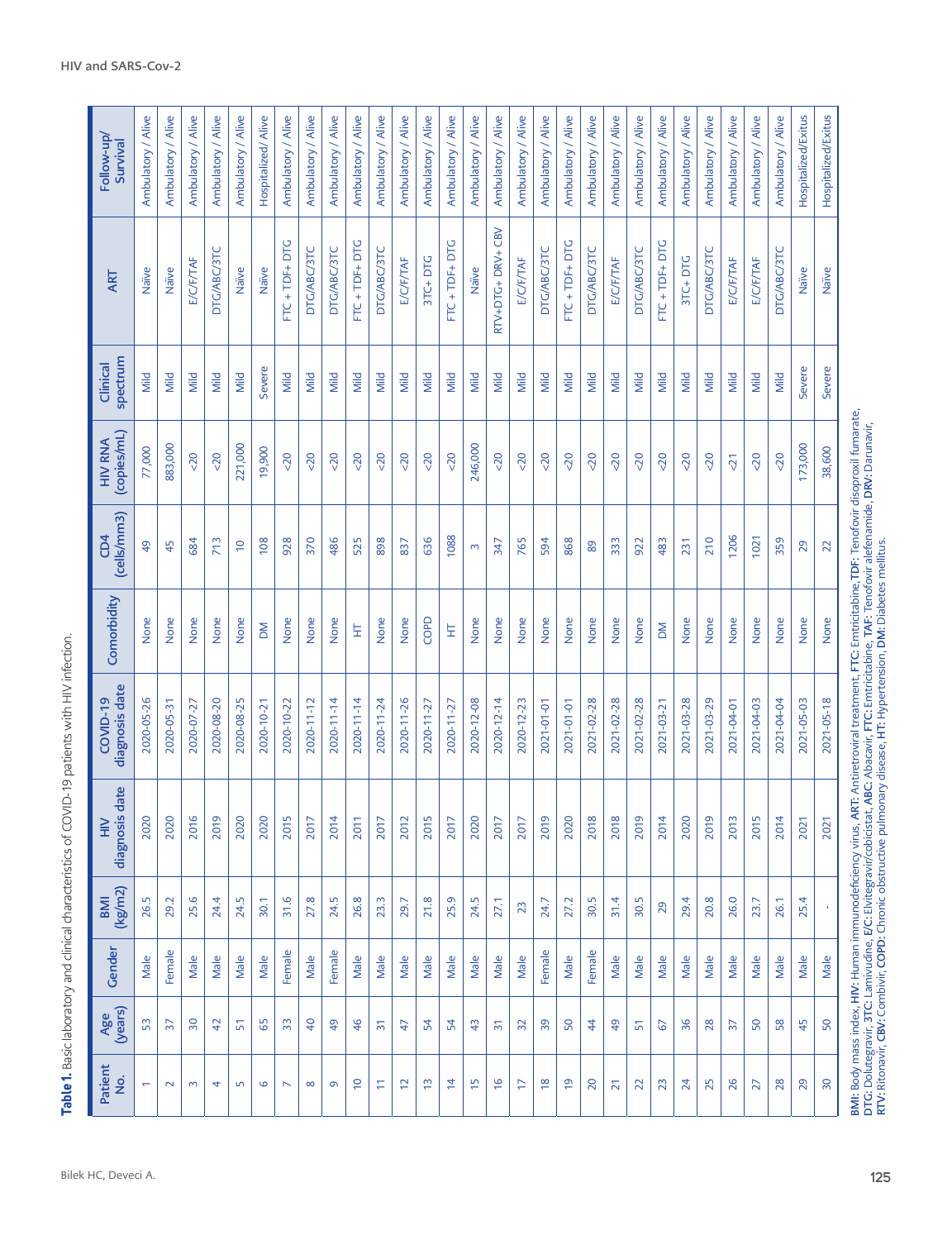suppressed, had no comorbidities and were male. However, for patients with similar characteristics (Patient no: 1 and patient no: 15), the course of COVID-19 was mild, and the patients followed up ambulatory. Considering the immunological status of these aforementioned patients, it seems unlikely that HIV infection, which is the cause of immunosuppression, is alone responsible for mortality in COVID-19 co-infection.

In this study, the absence of death or severe clinical course in any of the patients on ART suggested that ART may have a protective effect on COVID-19. Antiviral activity of tenofovir (TFV) against SARS-CoV-2 has been demonstrated in in-vitro studies (24). In addition, a case-control study on middle east respiratory syndrome (MERS) reported that lopinavir/ritonavir (LPV/r) might be effective as post-exposure prophylaxis in healthcare workers (25). However, a higher rate of COVID-19 infection was reported among HIV positive patients on ART, including tenofovir alafenamide (TAF) or tenofovir disoproxil fumarate (TDF) users, in a prospective cohort in Spain (26). In addition, a randomized open-label study in 199 adults with severe COVID-19 found no clinical or virological benefit with lopinavir/ritonavir (27). Therefore, until now, there is no clear evidence that the use of ART agents can treat or prevent COVID-19, and it would not be accurate to say that the mild course of COVID-19 and the absence of mortality in patients on ART in our study can be attributed to ART. In our study, all patients on ART survived, compared to 72% of ART-naïve patients. Therefore, more broad-based assessments are needed to determine whether ART impacts the course of COVID-19.

Studies have shown that the course of COVID-19 is more severe in patients with comorbid conditions (28). In a study that analyzed data from 1590 laboratory-confirmed hospitalized patients from 575 hospitals in China between December 2019 and January 2020, patients with comorbidities such as COPD, DM, hypertension, and malignancy had worse clinical outcomes than those without. An increasing count of comorbidities reported being correlated with poorer clinical outcomes (29). In a study conducted in Turkey in which four cases were evaluated, it was reported that SARS-CoV-2 and HIV co-infection improved in both ART experienced and ART-naïve cases, and it was concluded that comorbidities are an important factor in survival in oo-infected cases (30). In our study, there were five COVID-19 and HIV co-infected patients diagnosed with hypertension, COPD, and DM. Among these patients, the ART-naïve 65 years old male obese patient (patient no: 6) with an uncontrolled DM had a severe clinical course and required hospitalization, including a period in the intensive care unit. However, the other ART-experienced patients with comorbid conditions or similar BMI had mild symptoms and did not require hospitalization. Considering the case, we concluded that uncontrolled DM was mainly responsible for the severe clinical course rather than the effect of HIV infection or BMI.

In conclusion, HIV infection or the immune status alone does not increase the severity of the CO-VID-19 course and does not increase the mortality of COVID-19. The comorbidities of the patients, such as uncontrolled diabetes, have an impact on the disease course.

**Ethical Approval:** The Ethics Committee of Ondokuz Mayıs University approved the study with the decision number of 2021/25.

**Informed Consent:** N.A.

**Peer-review:** Externally peer-reviewed

**Author Contributions:** Concept – HCB, AD; Design – HCB, AD; Supervision – AD; Data Collection and/or Processing – HCB, AD; Analysis and/or Interpretation – HCB, AD; Literature Review – HCB, AD; Writer – HCB; Critical Reviews – AD.

**Conflict of Interest:** The authors declare no conflict of interest.

**Financial Disclosure:** The authors declared that this study has received no financial support.

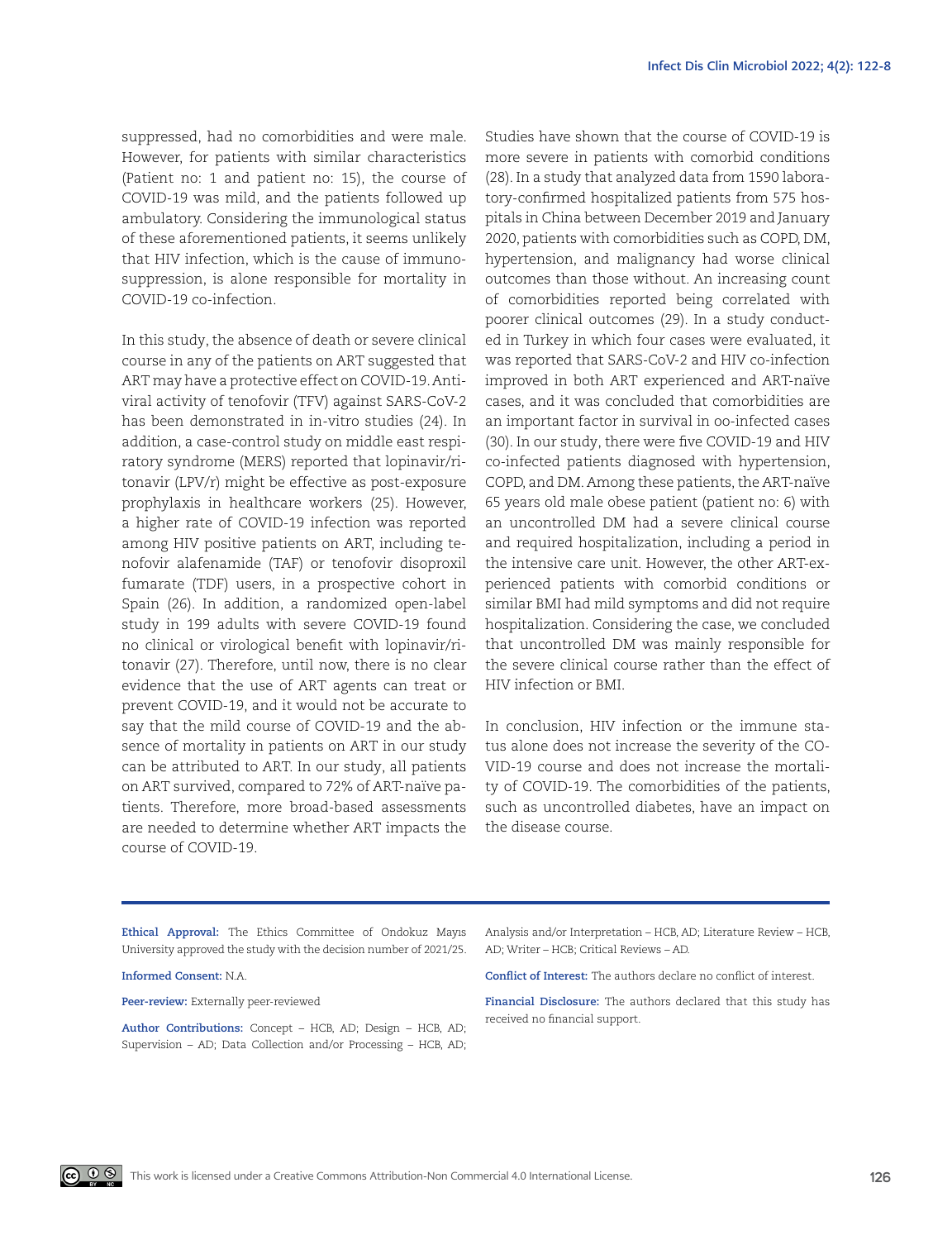## **REFERENCES**

- 1 Li Q, Guan X, Wu P, Wang X, Zhou L, Tong Y, et al. Early transmission dynamics in Wuhan, China, of novel coronavirus-infected pneumonia. N Engl J Med. 2020;382(13):1199-1207. [\[CrossRef\]](https://doi.org/10.1056/NEJMoa2001316)
- 2 COVID-19 Dashboard [Internet]. Johns Hopkins University of Medicine Coronavirus Resource Center. (cited February 23, 2022). Available from:<https://coronavirus.jhu.edu/map.html>
- 3 [COVID-19 Information Platform] [Internet]. Ankara: Republic of Türkiye Ministry of Health. (cited February 23, 2022). Turkish. Available from: [https://covid19.saglik.gov.tr](https://covid19.saglik.gov.tr/)
- 4 HIV/ AIDS [Internet]. Geneva: World Health Organisation, The Global Health Observatory. (cited February 23, 2022). Available from:<https://www.who.int/data/gho/data/themes/hiv-aids>
- 5 [HIV-AIDS Statistics] [Internet]. Ankara: Republic of Türkiye Ministry of Health, General Directorate of Public Health. (cited February 23, 2022). Available from: [https://hsgm.saglik.gov.tr/](https://hsgm.saglik.gov.tr/tr/bulasici-hastaliklar/hiv-aids/hiv-aids-liste/hiv-aids-istatislik.html) [tr/bulasici-hastaliklar/hiv-aids/hiv-aids-liste/hiv-aids-istatis](https://hsgm.saglik.gov.tr/tr/bulasici-hastaliklar/hiv-aids/hiv-aids-liste/hiv-aids-istatislik.html)[lik.html](https://hsgm.saglik.gov.tr/tr/bulasici-hastaliklar/hiv-aids/hiv-aids-liste/hiv-aids-istatislik.html)
- 6 Carding S, Verbeke K, Vipond DT, Corfe BM, Owen LJ. Dysbiosis of the gut microbiota in disease. Microb Ecol Health Dis. 2015;26:26191. [\[CrossRef\]](https://doi.org/10.3402/mehd.v26.26191)
- 7 Borges ÁH, O'Connor JL, Phillips AN, Neaton JD, Grund B, Neuhaus J, et al. Interleukin 6 is a stronger predictor of clinical events than high-sensitivity C-reactive protein or D-dimer during HIV infection. J Infect Dis. 2016;214(3):408-16. [\[Cross-](https://doi.org/10.1093/infdis/jiw173)[Ref](https://doi.org/10.1093/infdis/jiw173)]
- 8 Liu J, Zheng X, Tong Q, Li W, Wang B, Sutter K, et al. Overlapping and discrete aspects of the pathology and pathogenesis of the emerging human pathogenic coronaviruses SARS-CoV, MERS-CoV, and 2019-nCoV. J Med Virol. 2020;92(5):491-4. [[CrossRef\]](https://doi.org/10.1002/jmv.25709)
- 9 Tartof SY, Qian L, Hong V, Wei R, Nadjafi RF, Fischer H, et al. Obesity and mortality among patients diagnosed with COVID-19: Results from an integrated health care organization. Ann Intern Med. 2020;173:773-81. [[CrossRef](https://doi.org/10.7326/M20-3742)]
- 10 Anderson MR, Geleris J, Anderson DR, Zucker J, Nobel YR, Freedberg D, et al. Body mass index and risk for intubation or death in SARS-CoV-2 infection: a retrospective cohort study. Ann Intern Med. 2020;173(10):782-90. [[CrossRef](https://doi.org/10.7326/M20-3214)]
- 11 Fang L, Karakiulakis G, Roth M. Are patients with hypertension and diabetes mellitus at increased risk for COVID-19 infection? Lancet Respir Med. 2020;8(4):e21. Erratum in: Lancet Respir Med. 2020;8(6):e54. [\[CrossRef](https://doi.org/10.1016/S2213-2600(20)30116-8)]
- 12 Clinical spectrum of SARS-CoV-2 infection [Internet]. New York: National Institutes of Health. (updated October 19, 2021; cited February 23, 2022). Available from: [https://www.](https://www.covid19treatmentguidelines.nih.gov/overview/clinical-spectrum/) [covid19treatmentguidelines.nih.gov/overview/clinical-spec](https://www.covid19treatmentguidelines.nih.gov/overview/clinical-spectrum/)[trum/](https://www.covid19treatmentguidelines.nih.gov/overview/clinical-spectrum/)
- 13 Body mass index BMI [Internet]. Geneva: World Health Organisation. (cited February 23, 2022). Available from: [https://](https://www.euro.who.int/en/health-topics/disease-prevention/nutrition/a-healthy-lifestyle/body-mass-index-bmi) [www.euro.who.int/en/health-topics/disease-prevention/nu](https://www.euro.who.int/en/health-topics/disease-prevention/nutrition/a-healthy-lifestyle/body-mass-index-bmi)[trition/a-healthy-lifestyle/body-mass-index-bmi](https://www.euro.who.int/en/health-topics/disease-prevention/nutrition/a-healthy-lifestyle/body-mass-index-bmi)
- 14 Qin C, Zhou L, Hu Z, Zhang S, Yang S, Tao Y, et al. Dysregulation of immune response in patients with coronavirus 2019 (COVID-19) in Wuhan, China. Clin Infect Dis. 2020;71(15):762–8. [\[CrossRef](https://doi.org/10.1093/cid/ciaa248)]
- 15 Wang D, Hu B, Hu C, Zhu F, Liu X, Zhang J, et al. Clinical characteristics of 138 hospitalized patients with 2019 novel coronavirus-infected Pneumonia in Wuhan, China. JAMA. 2020;323(11):1061–9. [[CrossRef](https://doi.org/10.1001/jama.2020.1585)]
- 16 Gatechompol S, Avihingsanon A, Putcharoen O, Ruxrungtham K, Kuritzkes DR. COVID-19 and HIV infection co-pandemics and their impact: a review of the literature. AIDS Res Ther. 2021;18(1):28. [[CrossRef](https://doi.org/10.1186/s12981-021-00335-1)]
- 17 Bhaskaran K, Rentsch CT, MacKenna B, Schultze A, Mehrkar A, Bates CJ, et al. HIV infection and COVID-19 death: a population-based cohort analysis of UK primary care data and linked national death registrations within the OpenSAFELY platform. Lancet HIV. 2021;8(1):e24-e32. [\[CrossRef](https://doi.org/10.1016/S2352-3018(20)30305-2)]
- 18 Ssentongo P, Heilbrunn ES, Ssentongo AE, Advani S, Chinchilli VM, Nunez JJ, et al. Epidemiology and outcomes of COVID-19 in HIV-infected individuals: a systematic review and meta-analysis. Sci Rep. 2021;11(1):6283. [[CrossRef](https://doi.org/10.1038/s41598-021-85359-3)]
- 19 Tesoriero JM, Swain CE, Pierce JL, Zamboni L, Wu M, Holtgrave DR, et al. COVID-19 outcomes among persons living with or without diagnosed HIV infection in New York State. JAMA Netw Open. 2021;4(2):e2037069. [[CrossRef](https://doi.org/10.1001/jamanetworkopen.2020.37069)]
- 20 Liu Y, Xiao Y, Wu S, Marly G, Ming F, Wang X, et al. People Living with HIV Easily lose their Immune Response to SARS-CoV-2: Result from A Cohort of COVID-19 Cases in Wuhan, China. Res Sq [Preprint]. 2021:rs.3.rs-543375. [\[CrossRef](https://doi.org/10.21203/rs.3.rs-543375/v1)]
- 21 Eybpoosh S, Afshari M, Haghdoost AA, Afsar Kazerooni P, Gouya MM, Tayeri K. Severity and mortality of COVID-19 infection in HIV-infected individuals: Preliminary findings from Iran. Med J Islam Repub Iran. 2021;35:33. [[CrossRef](https://doi.org/10.47176/mjiri.35.33)]
- 22 Karmen-Tuohy S, Carlucci PM, Zervou FN, Zacharioudakis IM, Rebick G, Klein E, et al. Outcomes among HIV-positive patients hospitalized with COVID-19. J Acquir Immune Defic Syndr. 2020;85(1):6-10. [\[CrossRef\]](https://doi.org/10.1097/QAI.0000000000002423)
- 23 Härter G, Spinner CD, Roider J, Bickel M, Krznaric I, Grunwald S, et al. COVID-19 in people living with human immunodeficiency virus: a case series of 33 patients. Infection. 2020;48(5):681-6. [\[CrossRef](https://doi.org/10.1007/s15010-020-01438-z)]
- 24 Elfiky AA. Ribavirin, remdesivir, sofosbuvir, galidesivir, and tenofovir against SARS-CoV-2 RNA dependent RNA polymerase (RdRp): A molecular docking study. Life Sci. 2020;253:117592. [\[CrossRef](https://doi.org/10.1016/j.lfs.2020.117592)]
- 25 Park SY, Lee JS, Son JS, Ko JH, Peck KR, Jung Y, et al. Post-exposure prophylaxis for Middle East respiratory syndrome in healthcare workers. J Hosp Infect. 2019;101(1):42-6. [\[CrossRef](https://doi.org/10.1016/j.jhin.2018.09.005)]
- 26 Vizcarra P, Pérez-Elías MJ, Quereda C, Moreno A, Vivancos MJ, Dronda F, et al. Description of COVID-19 in HIV-infected individuals: a single-centre, prospective cohort. Lancet HIV. 2020;7(8):e554–64. [[CrossRef](https://doi.org/10.1016/S2352-3018(20)30164-8)]